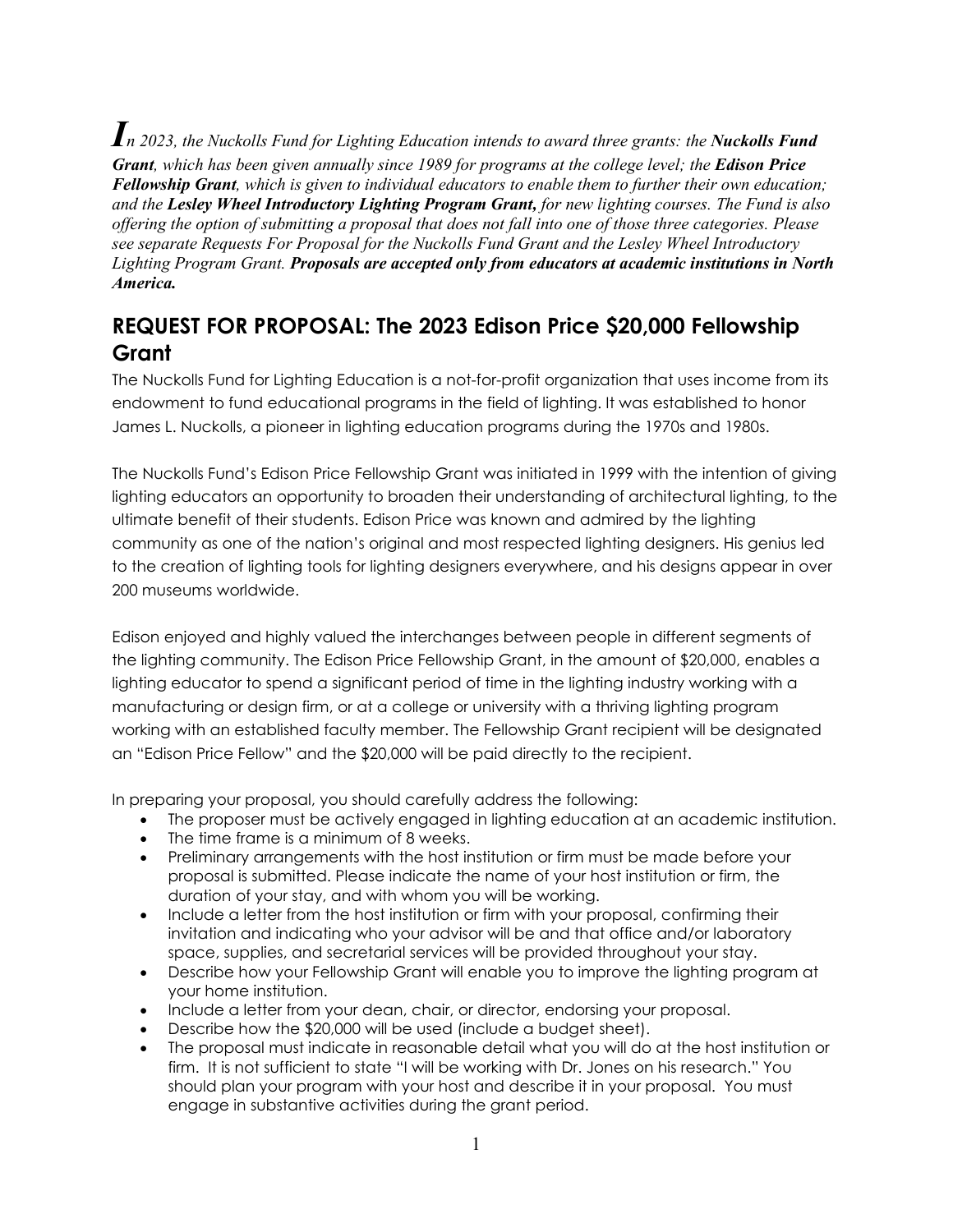## **Required Submission Information – The 2023 Edison Price \$20,000 Fellowship Grant**

## **The following is required for submission:**

- Proposals must be submitted electronically in either Microsoft Word or PDF format.
- All material submitted must be consolidated into one document that totals a maximum of 25 pages. This includes the proposal itself, supporting letters, resumes or CV's, and illustrations, if any.
- **Resumes or CV's must be no more than one page each.**
- **Please keep the total document under 1 mb in size.**
- **•** Photos and illustrations should be jpeg format only.
- E-mail to: [Jeanne.nuckolls@outlook.com](mailto:Jeanne.nuckolls@outlook.com)

#### **Proposals must be organized as follows:**

- **1. Title page** listing:
	- The title of the grant proposal
	- The name of the person submitting the application
	- His/her position at the school
	- Name of the college or school and department or division
	- Mailing address, phone and fax number
	- Number of years the program has been in existence
	- Number of years the program has included courses in lighting
- **2. Table of Contents page**
- **3. A one paragraph abstract** of your proposed activity
- **4. Background information** that puts your proposed activity into context, including a
- description of your home department (division) and lighting program.

**5. Substantive description** of your proposed activity for which funding is sought. Describe what its impact on you and your lighting program will be and what makes it of special importance to you.

#### **6. Your resume or CV (one page)**.

**7. A schedule** for the period of the grant. One interim report and a final report are required during the award period.

**8. Three letters of support,** two from professionals who can provide insight into the value of your proposed activity and your qualifications for carrying it out, and one letter of support from your chair or dean.

#### **9. A detailed budget**

### **Other Information**

*Proposals due:* January 9, 2023. Receipt of submissions will be acknowledged via e-mail. *Send to:* [Jeanne.nuckolls@outlook.com](mailto:Jeanne.nuckolls@outlook.com) *Grant announced:* No later than March 8, 2023. *Public Announcement:* Nuckolls Fund Event in conjunction with the Designers Lighting Forum of New York's LEDucation scheduled for March 7-8, 2023.